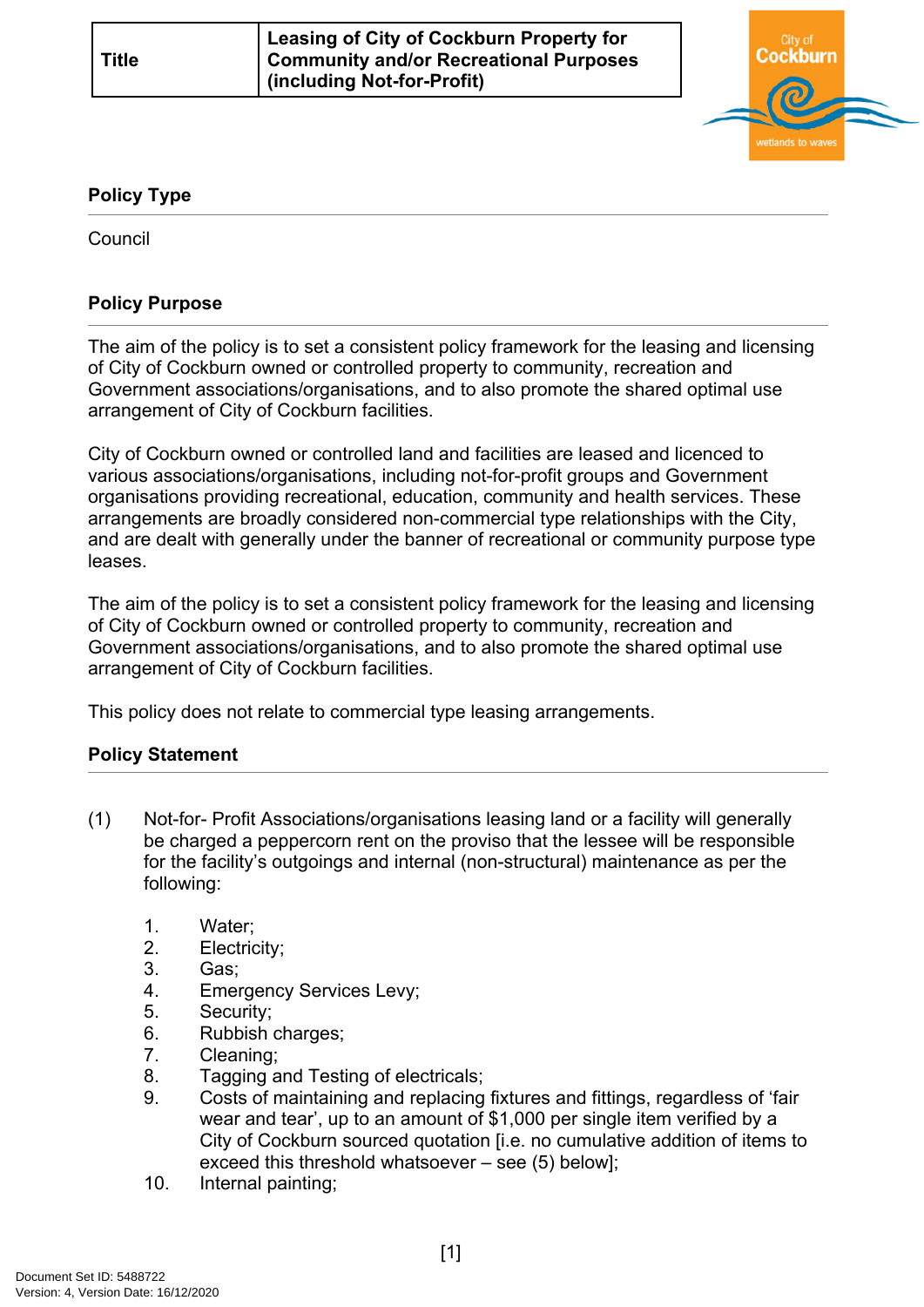

11. Damage caused by the negligence of the lessee's invitees, guests, members or persons associated with the use and/or hiring of the facility by the tenant (and associated security costs).

Where there are common areas within a shared facility, associations / organisations which exist within the facility will equally contribute to the costs of these common areas per the schedule of items 1 to 11.

- (2) Any Government association/organisation are generally expected to pay a market rent. However, subject to a Council decision, there is discretion to consider circumstances where it may be appropriate to reduce or remove the requirement to pay rent. Such circumstances may include:
	- 1. Where there is a facility objective to create a community hub with allied support services;
	- 2. Where there is a demonstrable community need to attract and retain the allied support service to the area, such as Child Health Clinics.
- (3) Certain forms of not-for-profit associations / organisations, which are deemed to have the capacity to pay rent by virtue of their funding model and/or income stream, may also be required to pay a form of rent and/or rates. Any discussions in respect of charging rent, rates etc. may occur at the commencement of a new lease, or at the subsequent renewal of the lease agreement, at the discretion of the City of Cockburn.
- (4) All leases and licences will be subject to annual rent reviews based on CPI increases and/or market rent reviews. Note this is primarily relevant to those under (2) and (3) above.
- (5) Except for associations/organisations which are paying rent [those falling under provisions (2) and (3) above], the City of Cockburn will generally be responsible for the following maintenance:
	- 1. Structural maintenance e.g. cracks in walls, leaks in roofs, ceilings;
	- 2. Costs of maintaining and replacing fixtures and fittings over the value of \$1,000 per single item;
	- 3. Fire equipment & emergency exit services;
	- 4. Tree removal and major tree pruning;
	- 5. External obligations e.g. car parks, roads, footpaths;
	- 6. Other maintenance undertakings as may be determined depending on community group specific needs. Elected Members will be given the opportunity to comment on these undertakings and the opportunity to report to Council if requested.
- (6) New tenants may receive a total term of up to 5 years, including any options to renew (i.e. 2 year + 3 years). Renewing tenants may receive a total length of term of up to 10 years, based upon their performance as a tenant. A tenant will only be given a longer term lease (ie. 10 years + 10 years) if they are able to demonstrate a genuine reason for their request, subject to a Council decision. Reasoning may include: